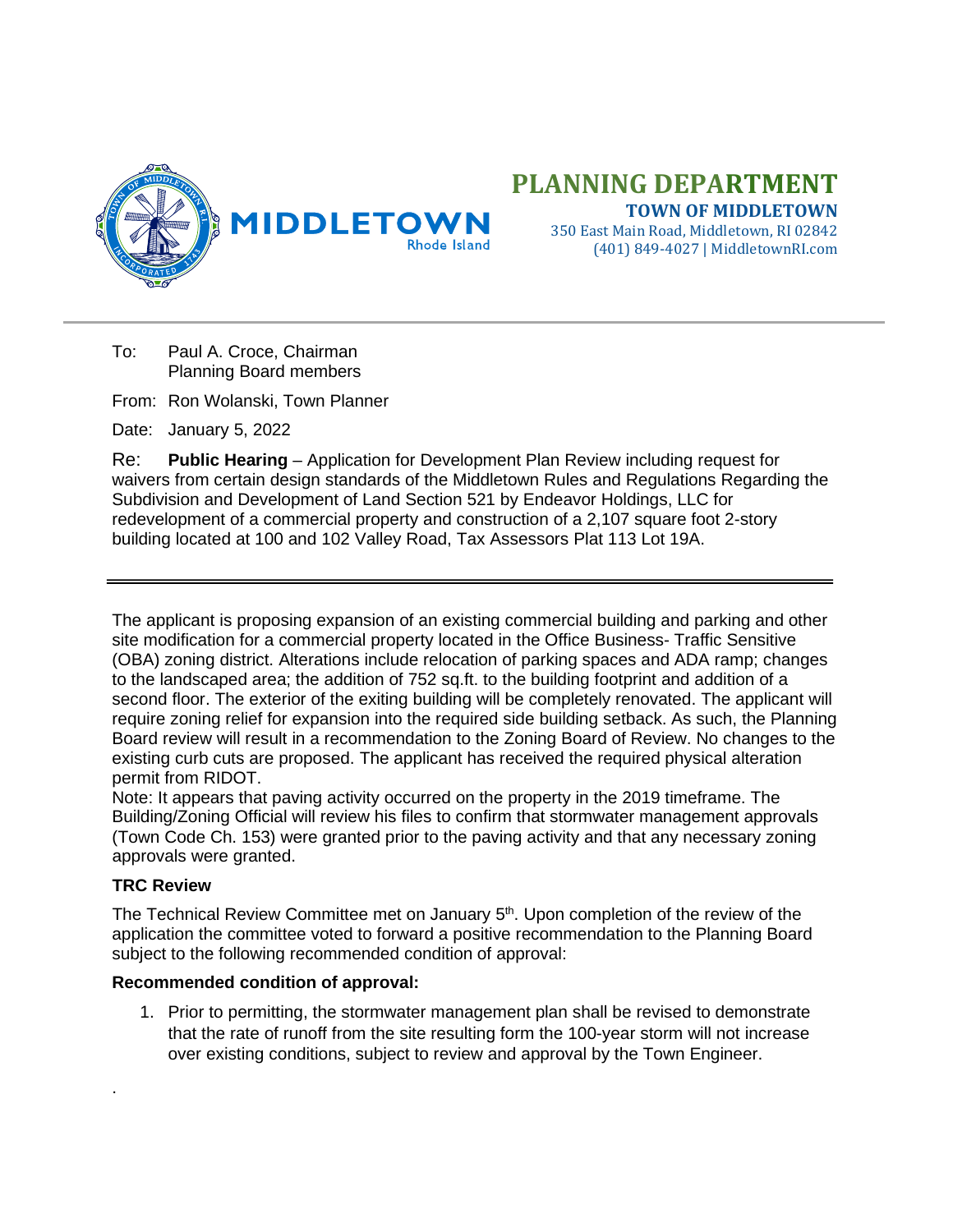### **Requested waivers:**

Per section 908 of the Regulations the "*Planning Board shall have the power to grant such waivers and/or modifications from the requirements for land development and subdivision approval, as may be reasonable, and within the general purposes and intents of the provisions*  for local regulations. The only grounds for such waivers and/or modifications shall be where the *literal enforcement of one (1) or more provisions of the regulations is impracticable and will exact undue hardship, because of the peculiar conditions pertaining to the land in question, or where such waiver and/or modification is in the best interest of good planning practice and/or design, as evidenced by consistency with the municipality's comprehensive plan and Zoning Ordinance."*

- 1. 521.1.C Development to be served by underground utilities. A**s proposed, the project will be served by overhead utility lines.**
- 2. 521.1.E.1 Required screening of dumpsters and exterior mechanical equipment. **Location of dumpster not identified on plans.**
- 3. 521.2.A.2 No façade exceeding 40 feet in length without a break in plane of at least 48 inches. **South façade does not meet this requirement.**
- 4. 521.2.C Traditional exterior building materials required. **Proposed use of non-traditional materials.**
- 5. 521.3.B Planted landscaping occupies at least 25% of project area. **Calculation not provided.**
- 6. 521.3.C Landscape screening element required along property lines. **Screening elements not provided.**
- 7. 521.3.D.1 Landscaped buffer of at least ten feet along all property lines. **Required buffer not provided along northerly property line. Existing buffers were reduced by 2019 paving activity. It is unclear if required permits and zoning relief were sought or granted at the time of paving.**
- 8. 521.3.D3 A landscaped buffer at least 10' wide, which is defined by curbing and may include sidewalks but must include a minimum 5' planting strip, is provided between buildings and parking lots/driveways. **A 10-foot landscaped buffer is not provided between the building and parking lot on all sides.**
- 9. 521.3.F.2 Required parking lot trees, 1 per 5 space. **Parking lot trees not provided.**

## **Required findings:**

In accordance with section 309 of the Middletown Zoning Ordinance, prior to granting any development plan review approval, or issuing a recommendation in favor of approval to the Zoning Board of Review, the Planning Board shall find that:

- (1) The granting of approval will not result in conditions inimical to the public health, safety and welfare;
- (2) The granting of such approval will not substantially or permanently injure the appropriate use of the property in the surrounding area or zoning district;